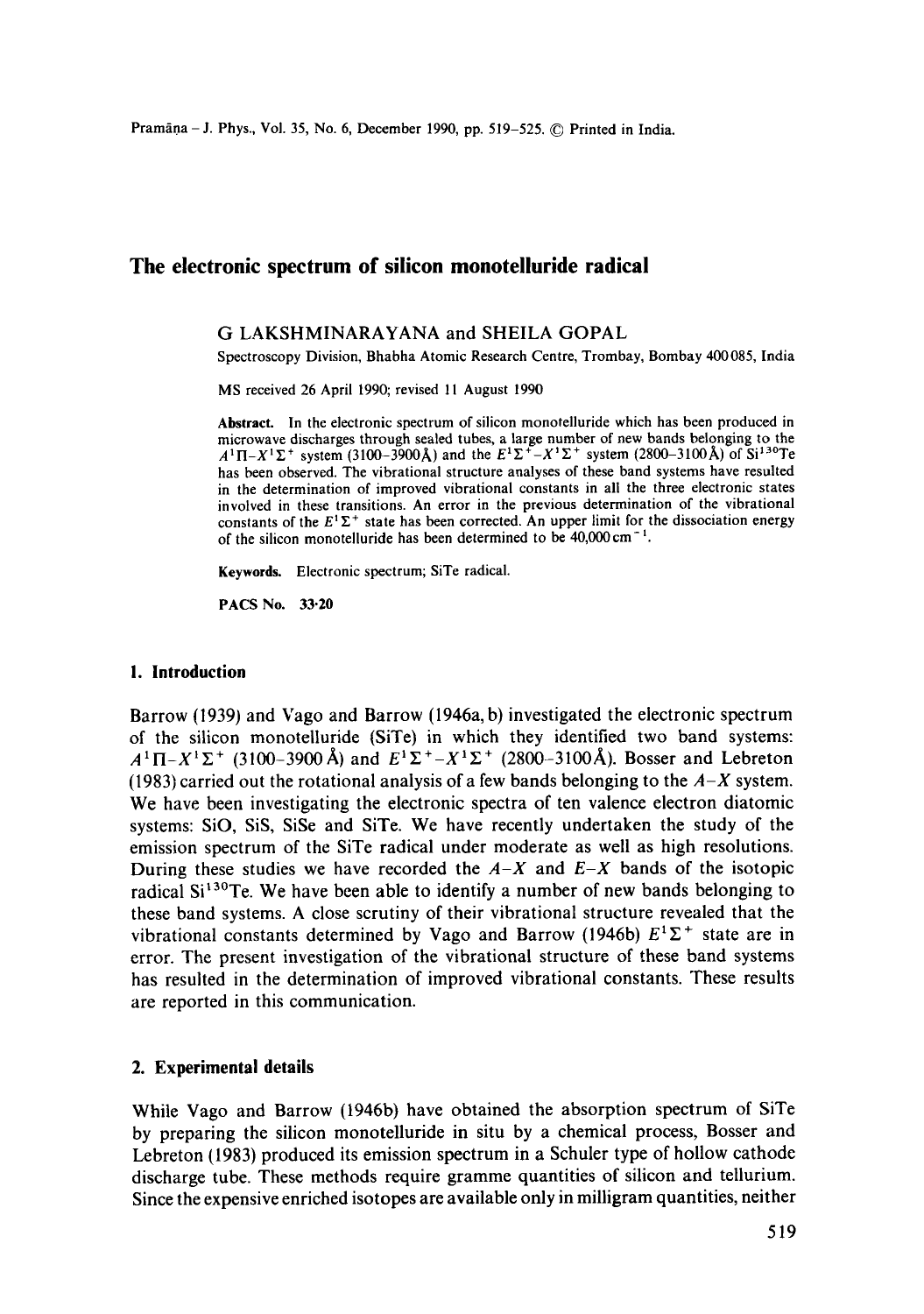# 520 *G Lakshminarayana and Sheila Gopal*

of these methods is suited for producing the electronic spectra of isotopic molecules  $(Si^{128}Te$  and  $Si^{130}Te$ ). We have, therefore, employed in the present studies the microwave excitation which requires only milligramme quantities of the substances. The electronic spectrum of Si  $^{130}$ Te is produced by running microwave discharge (2450 MHz, 100 W) through a sealed quartz tube containing milligramme quantities of silicon and tellurium isotope  $^{130}$ Te (99.9% enriched) along with neon gas at a pressure of about 2 Torr. The discharge tube is heated by a furnace which is in the form of a current-carrying wire wound around the discharge tube in order to generate sufficient vapour pressure of SiTe. This method of excitation produces strong and clean spectrum of the SiTe radical. The spectrum has been photographed in the first order of a 3.4 m Ebert grating spectrograph at a dispersion of  $5\text{ Å/mm}$ . The bandheads have been measured on Abbe comparator using iron lines as standards. The relative accuracy of the bandhead measurements is expected to be  $\pm 0.5$  cm<sup>-1</sup> for sharp heads.

# **3. Results and discussion**

#### 3.1 *A-X system*

The  $A-X$  system lies in the 3100-3900 Å region. It is very strongly produced by the present method of excitation. The *A-X* bands are red degraded, most of them possessing sharp heads. In the present studies many new bands belonging to this system have been identified and their vibrational assignments made. All the bands belonging to the  $A-X$  system are presented in table 1. They have been fitted by a

|                  |                     | Wavenumber $(cm-1)$ |              |                                             |  |
|------------------|---------------------|---------------------|--------------|---------------------------------------------|--|
| Band<br>$v'-v''$ | Wavelength<br>(2) Ă | RFB's data          | Present data | $\Delta v =$<br>$v_{\rm obs} - v_{\rm cal}$ |  |
| $12 - 2$         | 3181-05             |                     | 31427-11     | $-2.23$                                     |  |
| $8-0$            | 3207-29             |                     | 31169-98     | $-2.29$                                     |  |
| $11 - 2$         | $3211 - 52$         |                     | 31128-94     | $-2.79$                                     |  |
| $9 - 1$          | 3224.79             |                     | 3100081      | $-1.07$                                     |  |
| $7 - 0$          | 3239-62             |                     | 30858-93     | $-2.19$                                     |  |
| $10 - 2$         | 3242.46             |                     | 30831-89     | $1 - 16$                                    |  |
| $8 - 1$          | 3256.88             |                     | 30695.39     | 1.27                                        |  |
| $6-0$            | 3272-40             |                     | 30549-80     | $3-21$                                      |  |
| $9 - 2$          | 3274.83             |                     | 30527-15     | 0.80                                        |  |
| $7 - 1$          | 3290.35             | 30384.7             | 30383.12     | 0:15                                        |  |
| $5 - 0$          | 3307-11             | 30232.2             | 30229-15     | 0.47                                        |  |
| $6 - 1$          | 3324.57             | 300710              | 30070-45     | 2.01                                        |  |
| $4 - 0$          | 3343.19             | 29911.8             | 29902.98     | $-4.40$                                     |  |
| $5 - 1$          | 3360.29             |                     | 29750.82     | 0.29                                        |  |
| $3 - 0$          | 3379.42             | 29586-9             | 29582-33     | $-0.38$                                     |  |
| $4 - 1$          | 3396.75             |                     | 29431.45     | 2.22                                        |  |
| $5 - 2$          | 3414-81             |                     | 29275.87     | 0.87                                        |  |
| $2 - 0$          | 3417-18             | 29256.8             | 29254.67     | 0.03                                        |  |
| $6 - 3$          | 3432.73             |                     | 29122-98     | 2.98                                        |  |
| $3 - 1$          | 3435.10             |                     | 29102-89     | $-1.66$                                     |  |

**Table 1.** Bandheads of the  $A^1\Pi - X^1\Sigma^+$  system of SiTe.

*(Continued)*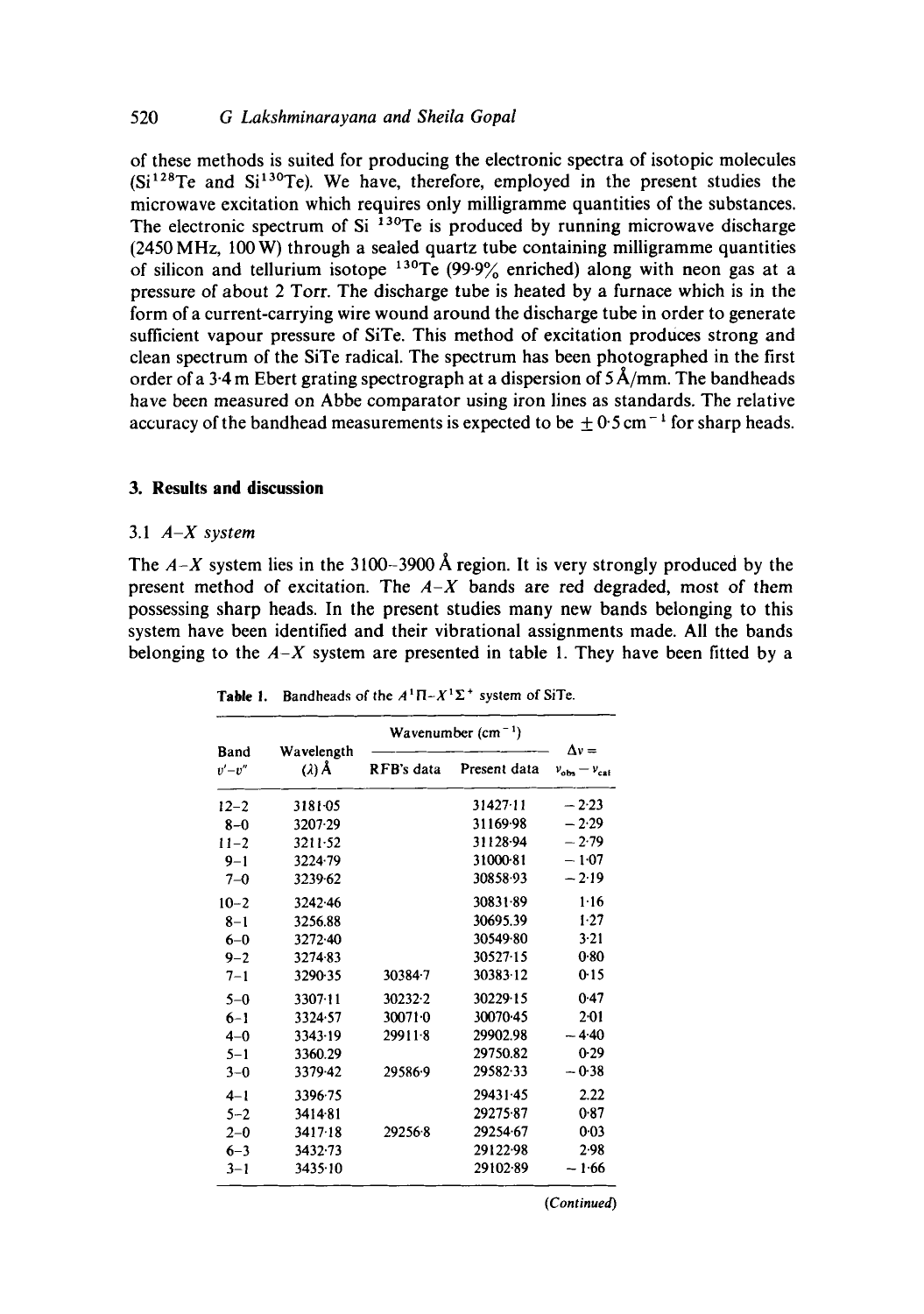Table 1. *(Continued)* 

|                  |                             | Wavenumber $(cm-1)$ |              |                                             |
|------------------|-----------------------------|---------------------|--------------|---------------------------------------------|
| Band<br>$v'-v''$ | Wavelength<br>$(\lambda)$ Å | RFB's data          | Present data | $\Delta v =$<br>$v_{\rm obs} - v_{\rm cal}$ |
| $4 - 2$          | 3452.85                     | 28955-5             | 28953-24     | $-0.46$                                     |
| $1 - 0$          | 3456-39                     | 28925-3             | 28932-68     | 0.48                                        |
| $5 - 3$          | 3470-87                     |                     | 28802.97     | 0.89                                        |
| $11 - 7$         | 3471.59                     |                     | 28797-00     | 3.64                                        |
| $2 - 1$          | 3473.95                     | 28779.3             | 28777-44     | 0.95                                        |
| $9 - 6$          | 3489.69                     |                     | 28647.67     | - 2.74                                      |
| $3 - 2$          | 3492.03                     | 28632-5             | 28628-44     | $-0.58$                                     |
| $0 - 0$          | 3496.87                     | 28591.2             | 28588.87     | 0.50                                        |
| $10 - 7$         | 3508.46                     |                     | 2849435      | 1.99                                        |
| $4 - 3$          | 3509 66                     |                     | 28484.66     | 3.87                                        |
| $1 - 1$          | 3514.55                     | 28446.9             | 28444-99     | $-0.06$                                     |
| $5 - 4$          | 3528.55                     |                     | 28332.16     | 0.37                                        |
| $6 - 5$          | 3547.43                     |                     | 28181.35     | $-0.68$                                     |
| $3 - 3$          | 3550.70                     | 28159-2             | 28155.45     | — 0·66                                      |
| $0 - 1$          | 3556-41                     | 28112.9             | 28110-20     | $-0.02$                                     |
| $4 - 4$          | 3569.02                     |                     | 28010-91     | 0.42                                        |
| $1 - 2$          | 3574.24                     | 27970-4             | 27970-01     | 0.49                                        |
| $2 - 3$          | 3592.59                     | 27829.2             | 27827.15     | — 0∙90                                      |
| $6 - 6$          | 3606.68                     |                     | 27718-43     | 1.46                                        |
| $3 - 4$          | 3610.33                     |                     | 27690-43     | 4.61                                        |
| $0 - 2$          | 3617.57                     | 27637-2             | 27634-95     | 0.26                                        |
| $4 - 5$          | 3630-15                     |                     | 27539-21     | $-3.61$                                     |
| $2 - 4$          | 3654.21                     | 27358-4             | 27357-87     | 0.12                                        |
| $6 - 7$          | 3668.83                     |                     | 27248.90     | $-5.64$                                     |
| $3 - 5$          | 3673.16                     |                     | 27216-76     | — 1∙38                                      |
| $0 - 3$          | 3680.64                     | $27164 - 3$         | 27161.45     | $-0.32$                                     |
| $1 - 4$          | 3699-39                     |                     | 27024.00     | $-2.31$                                     |
| $5 - 7$          | 3711-19                     |                     | 26937.86     | 1.24                                        |
| $2 - 5$          | 3717.93                     |                     | 26889-02     | — 1·06                                      |
| $6 - 8$          | 3730-74                     |                     | 26796-71     | 1.99                                        |
| $3 - 6$          | 3736.66                     |                     | 26754.22     | $1 - 13$                                    |
| $0 - 4$          | 3745-57                     | 26693.6             | 26690-63     | - 0.85                                      |
| $4 - 7$          | 3756-11                     |                     | 26615.76     | 0.43                                        |
| $1 - 5$          | 3763.87                     | 26560-6             | 26560-86     | 2.23                                        |
| $3 - 7$          | 3802.51                     |                     | 26290-95     | 0.30                                        |
| $0 - 5$          | 3812.30                     |                     | 26223-41     | $-0.40$                                     |
| $4 - 8$          | 3821.92                     |                     | 26157.42     | 1.91                                        |
| $1 - 6$          | 3831.38                     | $26094 - 1$         | 26092-81     | $-0.77$                                     |
| $5 - 9$          | 3842.04                     |                     | 26020-42     | 0.81                                        |
| $_{2-7}$         | 3850.87                     | 25963-0             | 25960-79     | – 1∙80                                      |
| $0 - 6$          | $3881 - 10$                 |                     | 25758.61     | - 0.14                                      |
| $1 - 7$          | 3900.26                     | 25629-7             | 25632-03     | 0.89                                        |
| $2 - 8$          | 3920.08                     |                     | 25502-44     | $-0.33$                                     |
| $3 - 9$          | 3939-89                     |                     | 25374-21     | 0.57                                        |
| $_{0-7}$         | 3952.84                     |                     | 25297-48     | $1 - 16$                                    |
| $1 - 8$          | 3971.56                     |                     | 25171.92     | 0.59                                        |
| $2 - 9$          | 3992-00                     |                     | 25043.02     | $-2.55$                                     |

*(Continued)*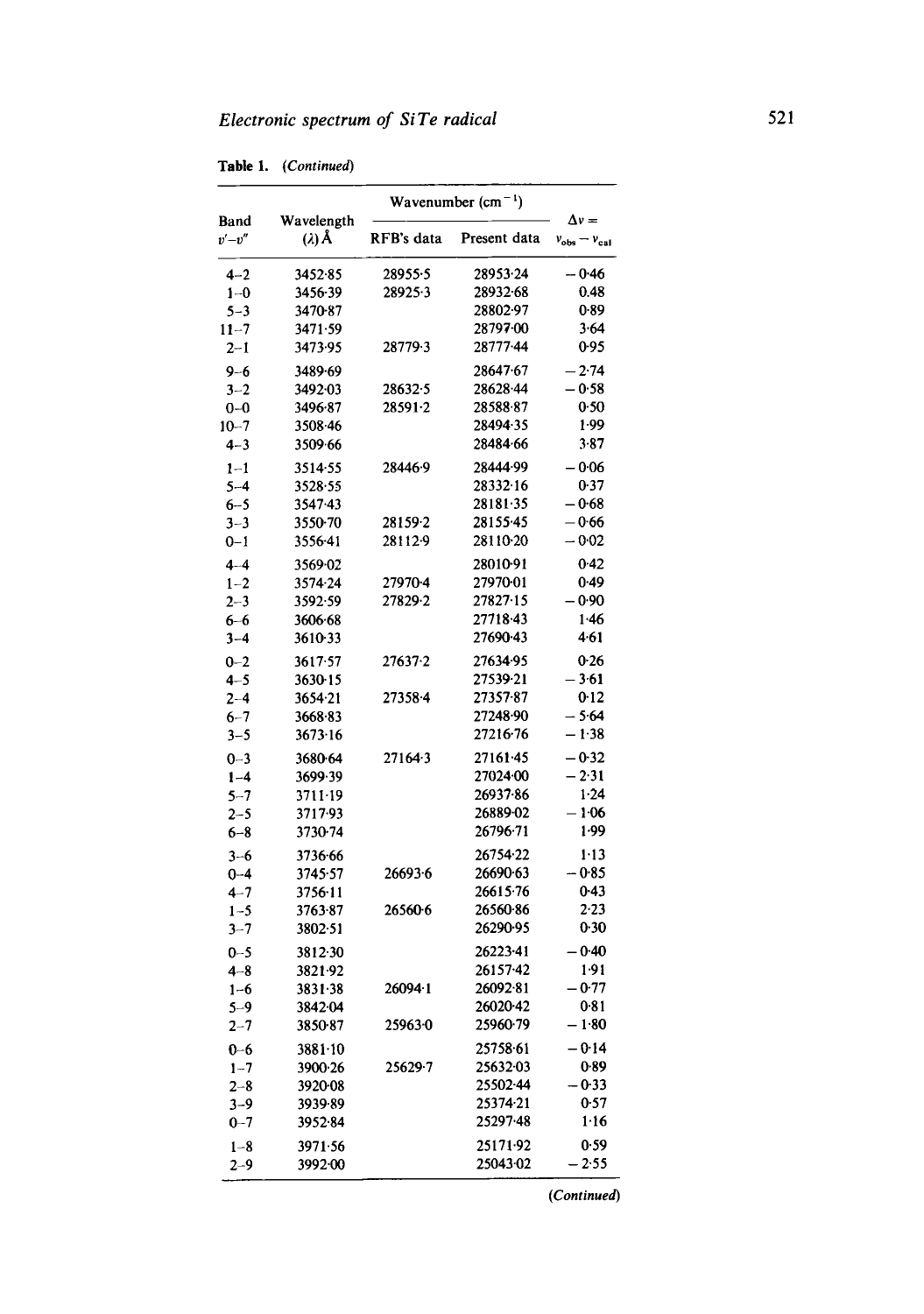| Band<br>$v'-v''$ | Wavelength<br>(2) Å | Wavenumber $(cm-1)$ |              |                                                    |
|------------------|---------------------|---------------------|--------------|----------------------------------------------------|
|                  |                     | RFB's data          | Present data | $\Lambda v =$<br>$v_{\text{obs}} - v_{\text{col}}$ |
| $3 - 10$         | $4012 - 40$         |                     | 24915.69     | $-3.37$                                            |
| $4 - 11$         | 4032.85             |                     | 24789-38     | $-2.40$                                            |
| $2 - 10$         | 4065.97             |                     | 24587-43     | $-3.57$                                            |
| $3 - 11$         | $4086 - 11$         |                     | 24465.23     | $-1.87$                                            |
| $4 - 12$         | 4107.33             |                     | 24339-82     | $-2.62$                                            |
| $2 - 11$         | 4141.38             |                     | 24139.76     | $0-72$                                             |
| $4 - 13$         | 4184.11             |                     | 23893-23     | $-2.49$                                            |

| Table 1.<br>(Continued) |  |
|-------------------------|--|
|-------------------------|--|

least squares program to the standard equation (Herzberg 1950) which yielded an improved set of vibrational constants for the  $X^1\Sigma^+$  and  $A^1\Pi$  states (table 3).

#### 3.2 *E-X system*

The *E-X* bands which were earlier studied in absorption (Vago and Barrow 1946b) have been recorded in emission in the present studies. The red degraded bands belonging to the  $E-X$  system of  $Si^{130}Te$  lie in the 2800-3100 Å region (Figure 1). A number of new bands belonging to this system have been observed in the present studies for which appropriate vibrational assignments have been made. As can be noticed from the figure most of the bands do not possess sharp heads. It has also been observed that, firstly, the intensity of the *E-X* bands compared to that of the  $A-X$  bands is much smaller, may be by a factor of 100. Secondly, the ratio of the intensity of the  $E-X$  system to that of the  $A-X$  system has been found to be considerably smaller in SiTe than the similar intensity ratio in SiS and SiSe. We have therefore faced considerable difficulty in photographing the  $E-X$  bands under high resolution. The vacuum wavenumbers of the bandheads together with their vibrational assignments are presented in table 2. They are fitted in a least squares program to the usual equation (Herzberg 1950) and the resulting constants are presented in table 3. The vibrational constant of 242 cm<sup>-1</sup> obtained by Vago and Barrow of  $E^1\Sigma^+$  state is clearly in error. In fact the least squares fitting of their own data yielded  $234 \text{ cm}^{-1}$ . The anharmonicity terms obtained by them are unusually large. In analogy to the *E-X* bands of SiS and SiSe, (Lakshminarayana *et al* 1985; Lakshminarayana and Shetty 1988), we have not been able to find any *E-X* bands of SiTe that may be expected to occur in the visible region. We suppose that in SiTe the intensity of the expected visible bands is very low, in line with the relatively low intensity of the  $E-X$ bands in the ultraviolet region. Another problem was the persistent occurrence of Te, bands in the 4000-6000 Å region in which the visible  $E-X$  bands are expected to occur.

### 3.3 *Dissociation energy of SiTe*

The dissociation energy calculated from the relation  $D_0 = \omega_0^2/4\omega_0x_0$  using the constants given in table 3 turns out to be  $46,000 \text{ cm}^{-1}$ . This value represents an upper limit to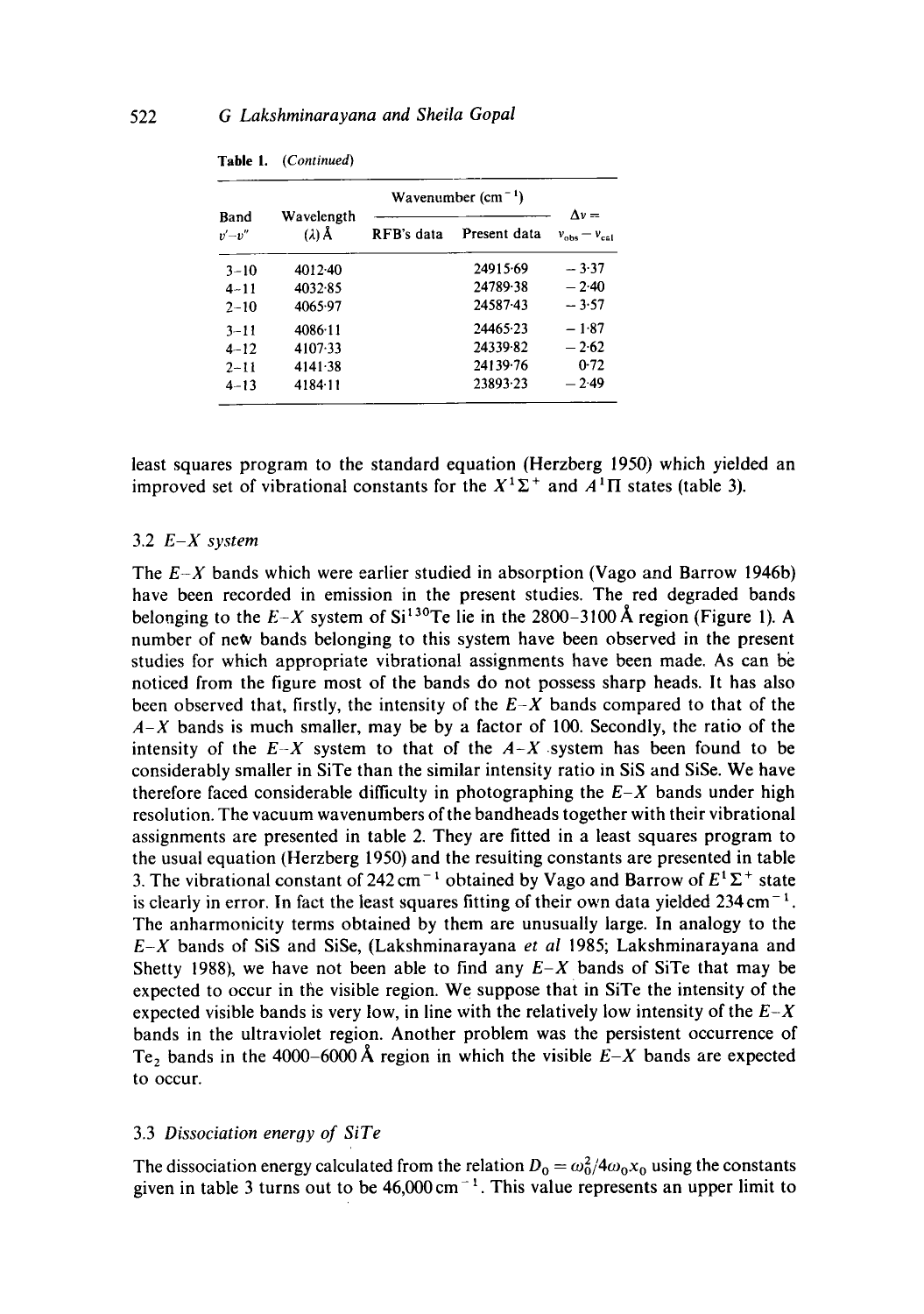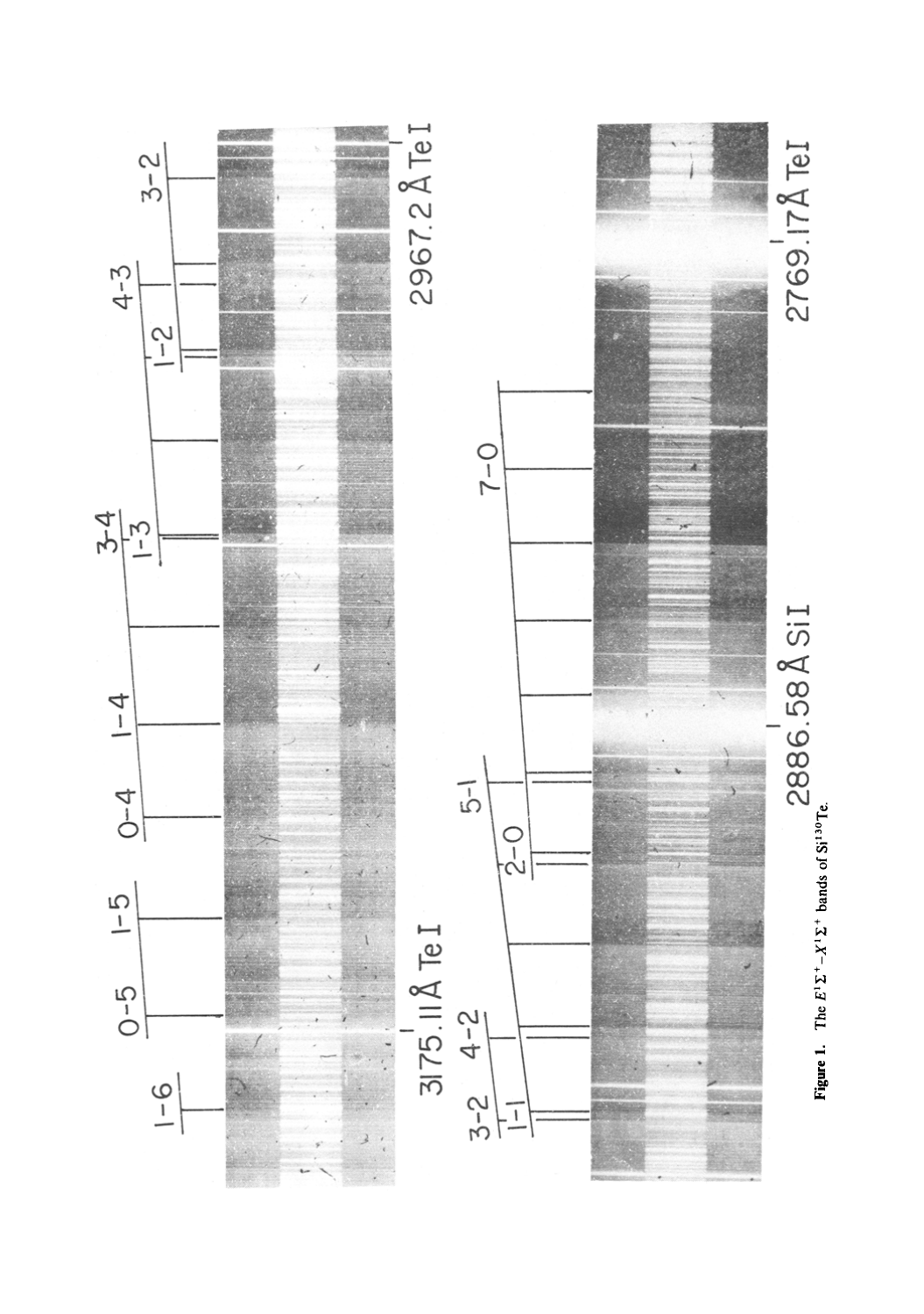|                  |                             | Wavenumber $(cm-1)$ |              |                                             |
|------------------|-----------------------------|---------------------|--------------|---------------------------------------------|
| Band<br>$v'-v''$ | Wavelength<br>$(\lambda)$ Å | RFB's data          | Present data | $\Delta v =$<br>$v_{\rm obs} - v_{\rm cal}$ |
| $8 - 0$          | 2804.90                     |                     | 35641-39     | 10.19                                       |
| $7 - 0$          | 2822-24                     |                     | 35422.37     | 1.99                                        |
| $6 - 0$          | 2839.55                     | 35210.1             | 35206.47     | $-0.69$                                     |
| $5 - 0$          | 2857.47                     | 34991.9             | 34985-70     | $-5.87$                                     |
| $4 - 0$          | 2875.22                     | 34772-4             | 34769.78     | $-3.83$                                     |
| $3 - 0$          | 2893.30                     | 34552.7             | 34552.52     | $-0.74$                                     |
| $5 - 1$          | 2897.05                     | 34513.9             | 34507.70     | $-6.08$                                     |
| $2 - 0$          | 2912.16                     | 34330.2             | 34328.72     | $-1.81$                                     |
| $4 - 1$          | 2915.06                     | 34295-7             | 34294.57     | $-1.24$                                     |
| $3 - 1$          | 2933-71                     | 34074-7             | 34076.59     | $-1.12$                                     |
| $2 - 1$          | 2952.98                     | 33854.5             | 33854-23     | 1.48                                        |
| $1 - 1$          | 2972-94                     | 33629.0             | 33626.95     | $-0.68$                                     |
| $3 - 2$          | 2975.12                     |                     | 33602.31     | $-2.05$                                     |
| $2 - 2$          | 2995.06                     | 33379-4             | 33378-52     | $1-00$                                      |
| $1 - 2$          | 3015.62                     | 33152.6             | 33150-99     | $-1.42$                                     |
| $3 - 3$          | $3017 - 24$                 |                     | 33133-23     | $-5.62$                                     |
| $0 - 2$          | 3036-89                     | 32918.5             | 32918-85     | $-6.07$                                     |
| $2 - 3$          | 3037-74                     |                     | 32909.68     | 4.79                                        |
| $1 - 3$          | 3059 01                     | 32680-1             | 32680.74     | 0.96                                        |
| $0 - 3$          | 3080-59                     | 32443.2             | 32451.89     | $-0.39$                                     |
| $0 - 4$          | 3125.72                     |                     | 31983.37     | 1.15                                        |
| $1 - 5$          | 3149.17                     |                     | 31745-17     | 2.95                                        |
| 9–3              | 2905.23                     |                     | 34410.62     | $-3.37$                                     |
| 9–4              | 2945.35                     |                     | 33941.86     | $-2.07$                                     |
| $1 - 6$          | 3196-18                     |                     | 31278.30     | 0.99                                        |
|                  |                             |                     |              |                                             |

**Table 2.** Bandheads of the  $E^1\Sigma^+ - X^1\Sigma^+$  system of SiTe.

**Table** 3. Electronic and vibrational constants of SiTe  $(cm<sup>-1</sup>).$ 

| <b>State</b>  | T.                    | ω.     | $\omega_{\rho}$ x <sub>e</sub> |
|---------------|-----------------------|--------|--------------------------------|
| $E^1\Sigma^+$ | 34000-31 229-86 1-190 |        |                                |
| $A^1\Pi$      | 28659.74              | 338.21 | 1.691                          |
| $X^1\Sigma^+$ | 0.                    | 480.77 | 1.309                          |

the true value for  $D_0$ . A plot of  $\Delta G$  versus v has yielded a value of 44300 cm<sup>-1</sup>. As this method involved a long extrapolation, the true value of  $D_0$  will be somewhat lower than this value. An examination of the plots of the dissociation energy and vibrational constants of SiO, SiS, SiSe and SiTe versus the atomic number leads to an estimated value of  $40,000 \text{ cm}^{-1}$  for the  $D_0$  of SiTe. This value may be compared with the corresponding value of  $37,000 \text{ cm}^{-1}$  obtained from thermochemical data which we feel is somewhat low (Huber and Herzberg) 1967).

### **References**

Barrow R F 1939 *Proc. Phys. Soc.* 51 267 Bosser G and Lebreton J 1983 *J. Phys.* B16 39